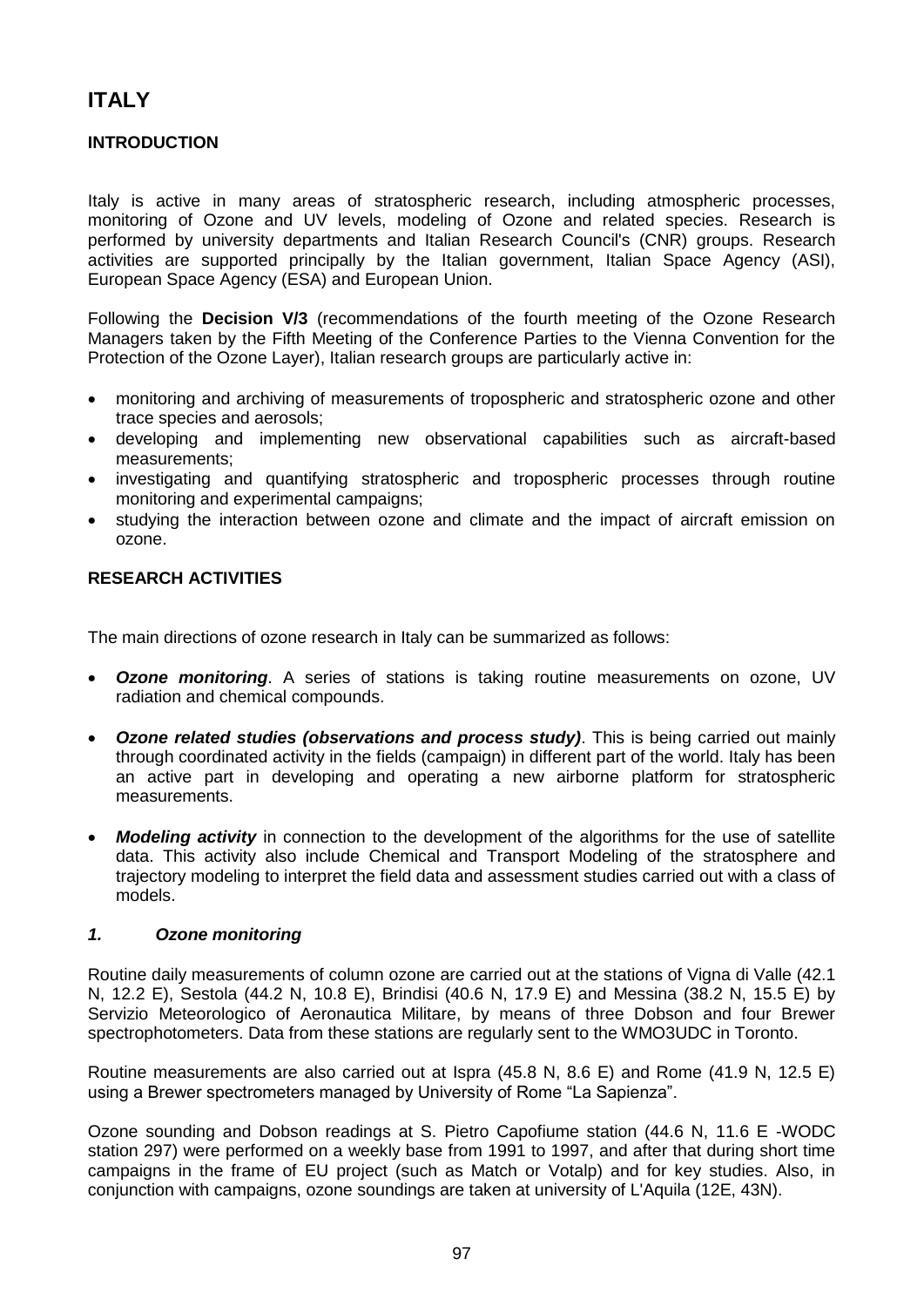ENEA (National Agency for the Environement and the Energy) operates a station for climate observation on the Lampedusa Island (35.5 N, 12.5 E), where it performs routine observations of ozone and UV using a Brewer spectrometer. Stratospheric aerosols are being monitored from the lidar site of Brasimone in central Italy

Regular measurements of column and tropospheric ozone as well as of selected greenhouse gases are performed at the GAW observatory of Mt. Cimone (northern Apennines, 2150 m) maintained by the Aereonautica Militare.

ISAC/CNR coordinates daily measurements of total ozone and nitrogen dioxide, performed by means of a Differential Optical Absorption Spectrometer (DOAS), at the following stations: M.te Cimone (since 1994), Terra Nova Bay-Antarctica (since 1995) and Stara Zagora-Bulgaria (since 1999).

Other monitoring activities are carried out by ISAC/CNR using brewer instruments installed seasonally in Ushuaia (Argentina, 54°S) and steadily in Antarctica at Scott and Belgrano stations.

A daily bulletin on the UV-B radiation exposure times is disseminated to the public since the summer 1995 by ENEA, in a collaboration with Ministero per l'Ambiente, following methods used by the Atmospheric Environment Service of Canada, and University of Thessaloniki (Greece).

# *2. Ozone observations and process studies*

Many research groups are involved in programs addressed to the study of stratospheric ozone and related problems.

# **- Observations**

At present lidar instruments from Italian institutions or within international collaborations are operational at some stations which participate in the Network for Detection of Stratospheric Changes, NDSC, i.e. at Thule (76.5 N, 68.8W, Greenland, University of Rome "La Sapienza"), Lauder (New Zealand, IFAC/CNR), Dumont d'Urville and McMurdo (Antarctica, IFAC/CNR and ISAC/CNR). From these stations lidar observations of stratospheric aerosol, temperature and ozone are carried out. In particular, the formation, evolution and climatology of Polar Stratospheric Clouds, and their influence on the ozone depletion process, are studied in the high latitude regions during the winter and spring seasons.

Aerosol depolarization, multi-wavelength backscattering and, occasionally, ozone profiles are measured at Rome and Florence. Measurements of aerosol and temperature profiles are carried out from Frascati: the long term behavior of the thermal structure of stratosphere and mesosphere and the propagation of gravity waves are among the main arguments of study. The evolution of the temperature profile and of the gravity waves is studied at Brasimone with a Rayleigh and Na resonance scattering lidar.

An high resolution Fourier transform spectrometers for atmospheric emission measurements in the far-infrared spectral range has been developed by ISAC/CNR and deployed on board of stratospheric aircraft and balloons to perform limb sounding observations of minor atmospheric constituents involved in the ozone chemistry. The IBEX instrument (Infrared Balloon Experiment) was flown from the NSBF (National Scientific Balloon Facilities) bases in Texas and New Mexico and from the Italian base of Milo, Sicily.

# - **APE project**

Since 1996 the Airborne Platform for Earth observation (APE) project is being carried out. APE is an international scientific project, which involves also CNR, ENEA, the Italian Antarctic Program and the Universities of L'Aquila and Rome, in a cooperation with Russian institutes (Central Aerological Observatory, CAO).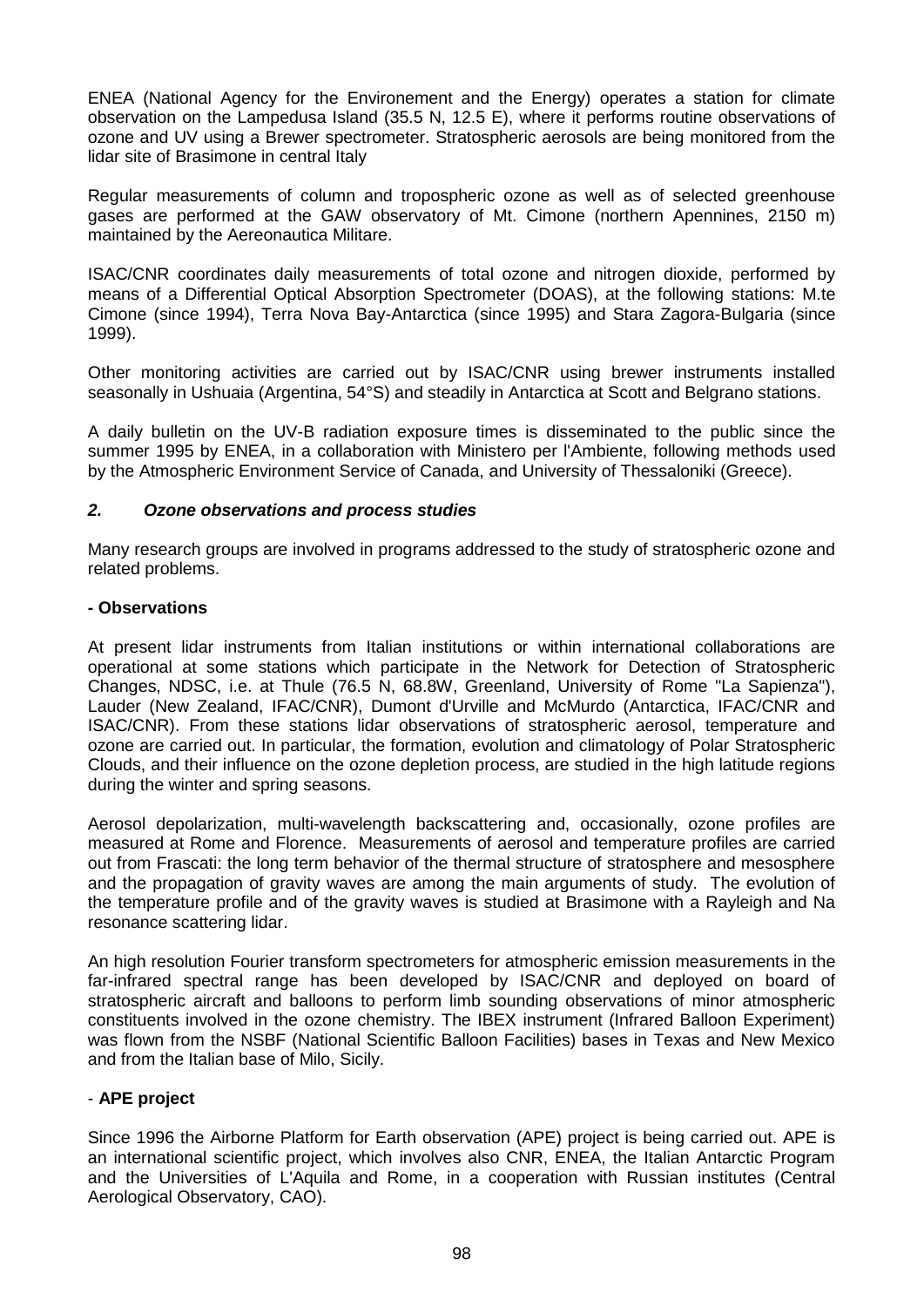This project is addressed to the study of the chemistry-physics of the stratosphere by means of instruments installed on a high-altitude aircraft, the M-55 Geophysika (Fig. 1). This aircraft is able to reach 21 km of altitude with a 1500 kg payload. Many of the instruments onboard the M-55 are developed in Italy. The payload includes: (1) a pressurized elastic backscatter Lidar (Air-Borne Lidar Experiment, ABLE) operated by the University of Rome; (2) a Fourier Transform spectrometer (Spectroscopy of the Atmosphere with Far-IR Emission-Airborne, SAFIRE-A) operated by IFAC/CNR (Fig. 2); (3) a DOAS spectrometer (GASCOD) operated by ISAC/CNR; (4) a multi-wavelength backscatter instrument (air-borne MAS) operated also by ISAC/CNR; (5) a chemiluminescent ozone sensor (FOZAN) operated by ISAC/CNR in collaboration with CAO. Various APE field campaigns have been performed in the past: in the Arctic (APE-POLECAT campaign, Rovaniemi, Finland, winter 1996/97), in the tropics (APE-THESEO, campaign, Seichelles, spring 1999) and in the Antarctic region (APE-GAIA campaign, Ushuaia, Argentina, autumn 1999). The M-55 will operate during the 2002-2004 period in the following projects: EUPLEX (European Polar Stratospheric Cloud and Lee Wave Experiment), TROCCINOX (Tropical Convection, Cirrus, and Nitrogen Oxides Experiment) and for the ENVISAT Satellite Validation Mid-lat. and Arctic Campaign. Responsibility for data interpretation and modeling support to all past APE missions has been mostly of the University of L'Aquila.

# **- ENVISAT validation**

Various Italian scientist groups from CNR and University departments will participate to the geophysical validation of the data from the ENVISAT Earth observing satellite. Validation activities are devoted principally to the MIPAS, GOMOS and SCIAMACHY instruments on board the ENVISAT, and will be performed by means of instrumental measurements, theoretical modeling and data assimilation.



**FIG. 1**: The M55-Geophysika stratospheric aircraft **FIG. 2**: The SAFIRE Fourier Transform Spectrometer



# *3. Modeling*

In the IFAC/CNR Institute in Florence observational techniques, instruments and methods of analysis are developed for studying the Earth atmosphere. Since 1995, in the frame of an ESA study involving a large international consortium of scientists, IFAC has developed the algorithm for the near real time Level 2 analysis of MIPAS measurements performed on board the ENVISAT platform. In parallel, IFAC is participating in the AMILD2DA CEE project, involving many international groups working on MIPAS data analysis, and devoted to MIPAS data analysis itself and comparison of the obtained profiles with the products of the other atmospheric instruments on ENVISAT.

University of L'Aquila has contributed to the ozone assessment of WMO/UNEP, by using photochemical modeling based on IPCC scenarios, with the main purposes of studying aviation and stratospheric aerosol effects on ozone. University of L'Aquila participates, in the framework of